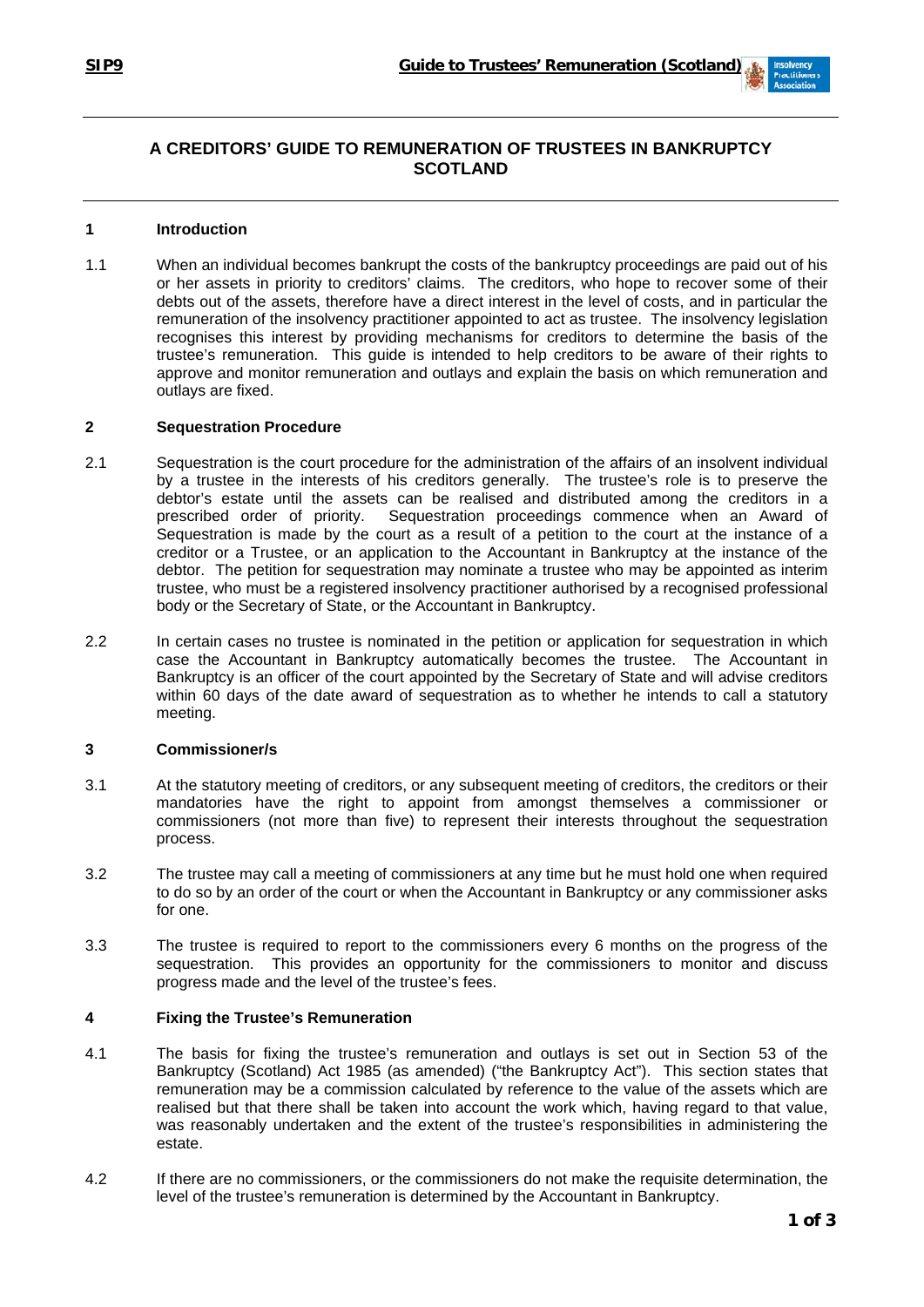

- 4.3 In fixing the trustee's remuneration for the final period the commissioners will require to take into account the trustee's best estimate of work required to conclude the case. The commissioners may also take into account any adjustment necessary relative to remuneration fixed in respect of a prior period when fixing the remuneration for any period.
- 4.4 In cases where a replacement trustee is elected at the statutory meeting of creditors and subsequently that election is confirmed by the Sheriff, the remuneration and outlays of the original trustee are fixed by the Accountant in Bankruptcy in accordance with Sections 26 and 26A of the Bankruptcy Act.

#### **5 What Information should be Provided by the Trustee?**

- 5.1 When seeking agreement to his remuneration and outlays, the trustee should provide sufficient supporting information to enable the commissioners or the Accountant in Bankruptcy to form a judgement as to whether the proposed remuneration and outlays are reasonable, having regard to all the circumstances of the case. The trustee should always make available an up to date receipts and payments account. Where the remuneration is to be charged on a time basis the trustee should be prepared to disclose the amount of time spent on the case and the charge-out value of the time spent, together with such additional information as may reasonably be required having regard to the size and complexity of the case. Where the remuneration is charged on a percentage basis, the trustee should provide details of any work which has been or is intended to be contracted out which would normally be undertaken directly by a trustee or his staff.
- 5.2 Where a trustee makes, or proposes to make, a separate charge by way of outlays to recover the cost of facilities provided by his own firm, such as room hire, document storage or communication facilities (category 2 disbursements), he should disclose those charges to the commissioners or the Accountant in Bankruptcy when seeking approval of his remuneration, together with an explanation of how those charges are made up and the basis on which they are arrived at.

#### **6 What if a Creditor is Dissatisfied?**

- 6.1 If a creditor believes the trustee's remuneration is too high, he may appeal it. The statutory time limits for appealing against the determination are contained within Section 53 of the Bankruptcy Act although it is common practice to give fourteen days in which to appeal from the date of advising creditors of the determination of remuneration. If the determination is made by a commissioner he must do so to the Accountant in Bankruptcy, whilst if a determination is made by the Accountant in Bankruptcy he must do so to the Sheriff. In both instances a simultaneous notice of appeal must be sent to the trustee.
- 6.2 If a creditor believes that the original trustee's remuneration is too high, he may appeal it within 14 days of the issue of its determination. The appeal must be made to the sheriff and the detailed provisions are contained within Sections 26 and 26(A) of the Bankruptcy Act.

#### **7 What if the Trustee is Dissatisfied?**

- 7.1 The appeal procedure for a trustee is identical to the procedure noted in paragraph 6.1 above in respect of creditor's appeals with the obvious exception regarding the simultaneous notice of appeal.
- 7.2 In cases where the original trustee does not himself become the trustee, both he and the trustee have a right of appeal on the same terms as creditors detailed in paragraph 6.2 above.
- 7.3 In cases where the Accountant in Bankruptcy was the original trustee and some other person becomes the trustee, the trustee (but not the original trustee) has a right of appeal on the same terms as creditors detailed in paragraph 6.2 above. This is because in such cases, the original trustee being the Accountant in Bankruptcy will have determined his remuneration in accordance with a set scale and there is therefore no need for a right of appeal by the original trustee.